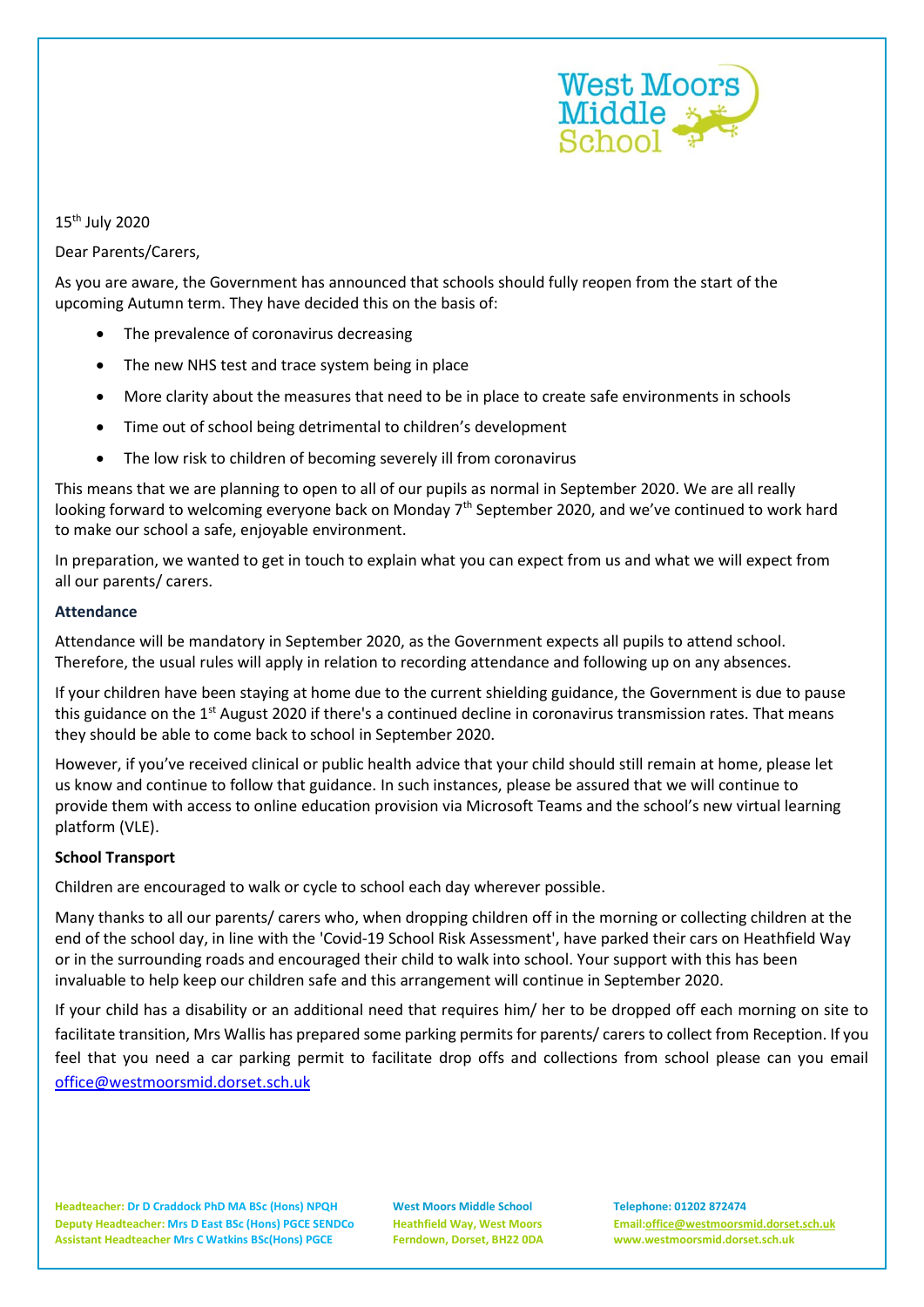

School transport e.g. bus and/ or taxi will continue to be provided and children over the age of 11 are, in line with the Government's guidelines, encouraged to wear a facemask. Further information will follow as the Department for Education will shortly be publishing new guidance to local authorities on providing dedicated school transport.

Please be assured that any pupils travelling by bus will have their start and finish times accommodated for within their year groups.

### **Safety measures**

During the school day, contacts and mixing between people will be minimised as much as possible with a continued focus on distancing. All parents/ carers have been sent specific details of the arrangements for their child's return to school in September 2020 in a separate letter **with staggered start and finish times for different year groups as well as allocated entrances to each classroom bubble**. Staff will be on hand to guide all children to their own bubbles and for the majority of their lessons, pupils will remain in their tutor room (with their teachers moving around instead), apart from for subjects requiring specialist teaching rooms, including Science, Art and PE. In these lessons, pupils will be collected from their own classroom and will be guided by the specialist teacher to their lesson. For the first week back in September, the children will engage in transition activities as follows:

### **Monday 7th and Tuesday 8th September 2020**

All tutor groups will have two transition days to support their return to school with a focus on activities to support their physical and mental health and well-being as they settle back into school routines.

During this time:

- Children remain in their ability set tutor groups predominantly with their year tutor
- Discuss and agree the Jigsaw Class Charter in each tutor group which will contribute to the school's charter for 2020/21
- Hand hygiene protocols and good respiratory hygiene will continue to be encouraged by promoting the 'catch it, bin it, kill it' approach
- Children will run through the logistics and safety aspects detailed in this plan as part of the week's activities
- Children will complete a variety of tutor led and planned activities as well as several curriculum lessons
- Movement of staff will be significantly reduced by keeping the tutor with their tutor group as much as possible

**School uniform should be worn from September** and for the first two days back at school, children will **not** need their PE kit. During this time, they will be given their timetable, which will explain when they have PE each week. **On these PE days only, children should come to school dressed in their PE kit, as the changing rooms and lockers are not in use at this time**.

# **Wednesday 9th - Thursday 10th September 2020**

In the latter part of the week we aim to move closer to our planned timetable and provide a broad and balanced curriculum, taught by specialists in their subjects. During this time, we will adjust and adapt to situational needs but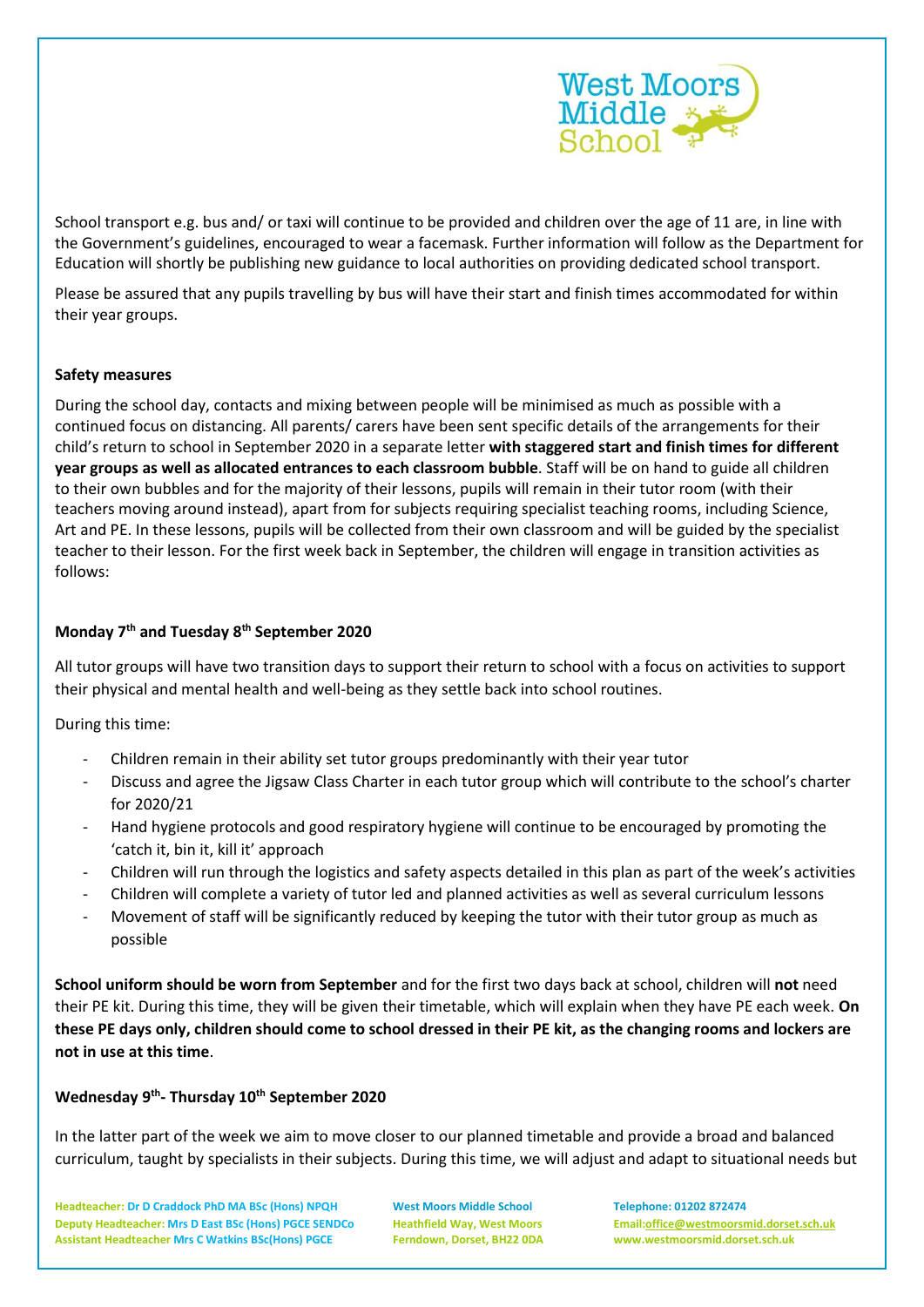

the focus of this week will remain PSHCE focused activities, an Art project, core recovery curriculum and low stake activities to help identify gaps in curriculum knowledge to inform the planning needed to bridge gaps via the

provision of specific, targeted interventions. Further specific information on interventions needed in each year group will follow in the Autumn term.

At the heart of this phase is the minimising of student movement around the school, into different rooms and at different times. Children will be taught in their lessons, with the exception of PE and some specialist subjects (e.g. Art and Science), in the allocated tutor room. As a result, teachers will move during lesson changeovers as opposed to the children. However, for specialist subjects such as Art and Science, teachers will collect children from their tutor group class and guide them to for example, the Art Studio and Science Laboratory respectively, adhering to the oneway system in place in school. This model allows a full timetable to be taught and ensures the best provision possible for our children in school.

Each day, **children should bring their school bag with them containing essentials such as coats, hats, their own stationery (blue pen, purple pen, two pencils, ruler, rubber, sharpener and Pritt stick), reading book, a packed lunch, healthy snack, two filled water bottles and sun cream in the event of warm weather.** This will be kept under their desks in the classroom, rather than using lockers, to reduce the risk of children gathering in the locker areas.

To support learning and development, children will use self-assessment combined with teachers' use of verbal feedback during lessons daily. In addition, teachers will make sure they wash their hands and surfaces, before and after handling pupils' books, supporting the children's progress and development via the feedback and marking process.

### **Year Group Bubbles and Zones**

The broadest principle of this phase ensures that year groups form a protective bubble. Whilst children remain in their tutor group during lessons, they will be able to mix with their year group during social times and lunch in an allocated year group zones in different areas of the schools.

The following guidance will be followed:

- No pupil should enter a room other than their allocated tutor room
- No pupil should access a toilet that has not been assigned to their bubble
- No pupil should use an entrance or exit that has not been allocated to their bubble

### **Breaks**

Zones will be used to separate year group bubbles during break and lunch times. The outdoor space will be divided into four zones: Zone A: The Courts (Year 7); Zone B: Main Field (Year 8); Zone C Playground (Year 5); and Zone D: Grassed Area around the Chip and Pin Building.

Adequate supervision will be provided to allow both teachers and Teaching Assistants from within the bubble to take a short morning break and lunch. In addition, playtime equipment will be allocated to each year group with hard surfaces that can be cleaned following use using virucidal spray.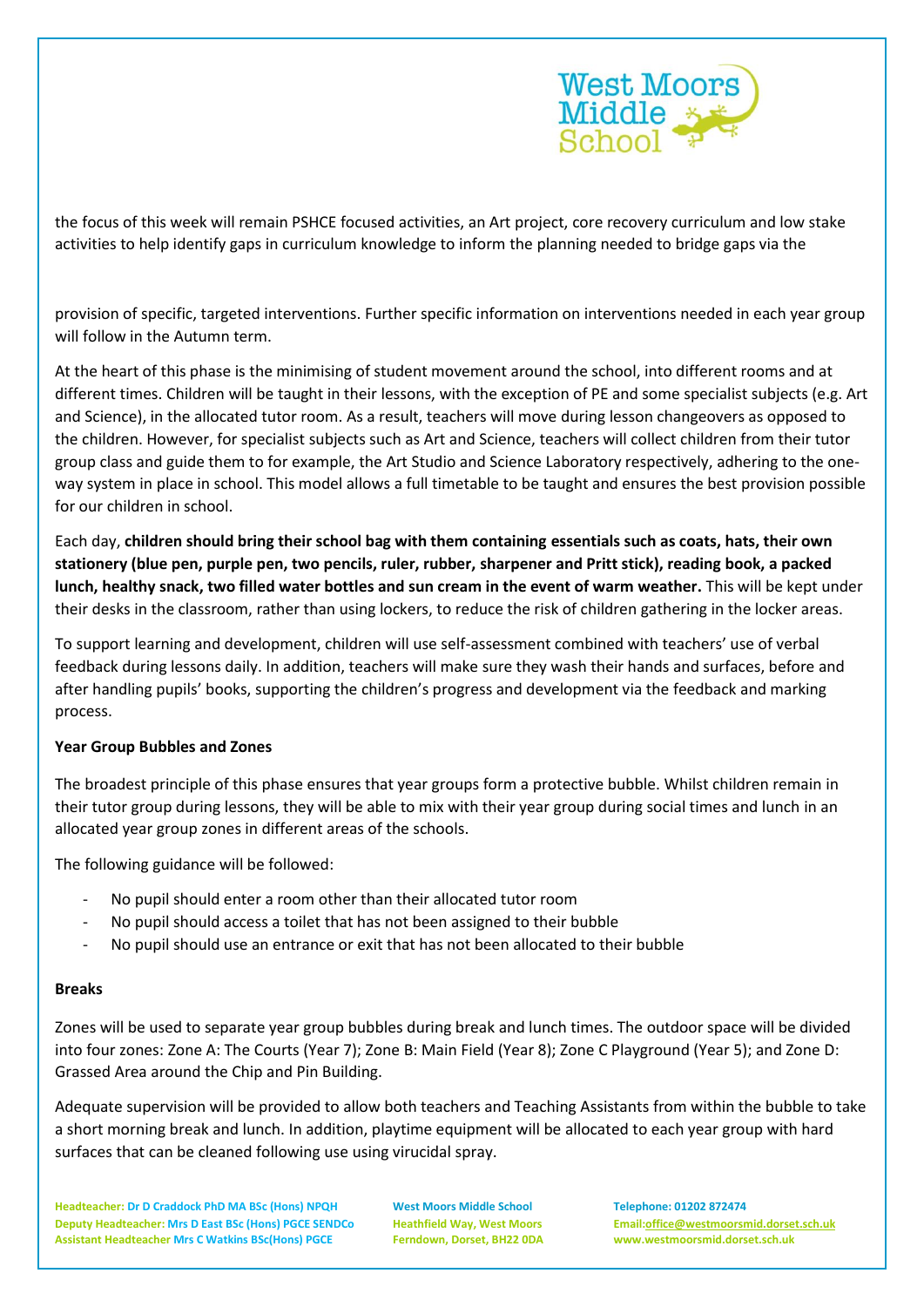

- Children must still use their allocated entrance and exits
- Children must still use their allocated toilets
- Washing hands using soap and water for twenty seconds or the use of hand sanitisers is necessary before eating and on return to the classrooms following break and lunch times

## **Lunchtimes**

- After washing hands, children will eat their lunch in their tutor room
- Packed lunches ('Grab and Go' Bags), will be delivered to all children who are in receipt of Free School Meals
- At the end of lunch, tutor groups will line up in designated areas in their zones socially distanced from adults (2 metres)

## **Afternoon Registration**

A register will be taken in tutor groups after lunch ends at 13.35, meeting the legal requirement to perform an afternoon registration.

### **Toilets**

- Children in each year group will be allocated a designated set of toilets to use during the day
- They must wash their hands with soap for at least 20 seconds after using the toilet
- If toilets are not empty, children will be asked to wait outside- if there are other children waiting, they will be asked to make sure that they stand 2 metres away
- After using the toilets, children should return to class immediately after, making sure they do not touch any walls or other surfaces on the way, using hand gel upon entering the classroom setting
- Toilets will be cleaned throughout the day

# **Sharing of Equipment**

- No frequently used equipment, such as pencils, rulers and pens, will be shared either between children or between staff and children
- Classroom based resources, such as books and games, can be used and shared within the bubble and these will be cleaned regularly, along with all frequently touched surfaces
- Each tutor group will have a seating plan and children will have an allocated and labelled desk to consistently use each day
- A set format of furniture will be followed in each class with each desk facing forwards
- Any equipment used during PE sessions will be cleaned meticulously after use
- Classroom surfaces will be cleaned during break and lunch times
- In line with the Government's guidelines, resources that are shared between tutor groups and bubbles such as sports, art, science and ICT equipment will be cleaned frequently and meticulously, and always between bubbles
- The ICT suite has been spread across both zones to support distancing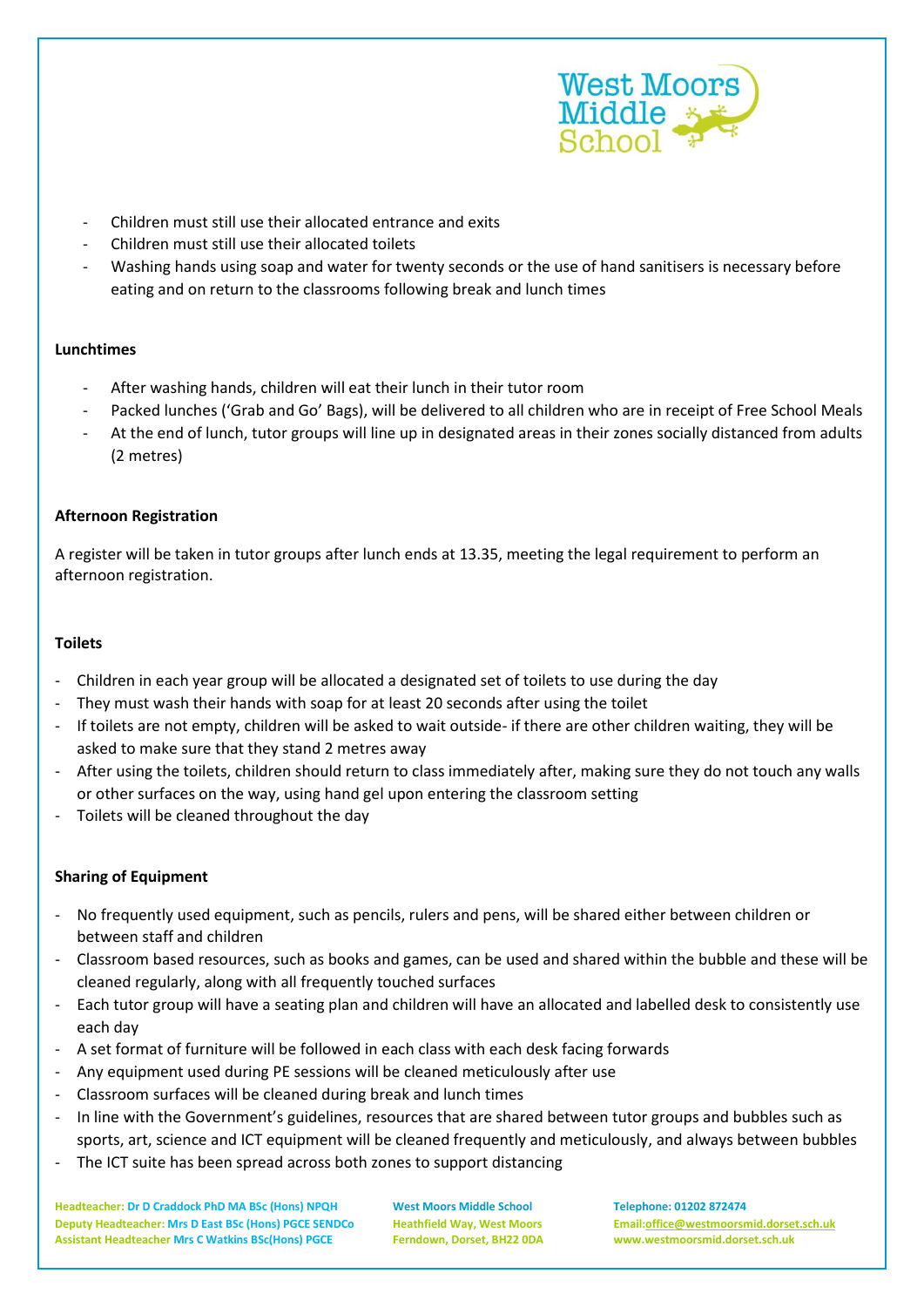

### **Moving Around the School**

- Movement around the school will be kept to an absolute minimum with all children adhering to our usual oneway system
- Children should not walk in pairs or small groups
- Children should always **walk** around the corridors
- All children will be encouraged not to touch any walls, doors or other surfaces as they walk around school and when walking in the corridor they should follow the rule of walking on the right hand side
- Teachers will support children to line up, socially distanced before leading them to a designated area e.g. the outdoor zone for their year group or any other time the whole group leaves the classroom together
- Every time a child leaves the classroom, they will be asked to either thoroughly wash their hands or use antibacterial hand gel on return to the tutor group

## **Playground Guidelines**

The Government's recent guidelines, on preparing children to return to school, stipulates, "Primary age children cannot be expected to remain 2 metres apart from each other". To minimise the risk of any spread of infection, children will continue to maintain social distancing where possible.

- Children will be encouraged to wash their hands thoroughly both before and after break and lunch times to minimise the risk of any spread
- Children should play sports in which social distancing is possible rather than contact, group games such as football or basketball
- Children should not play 'tag' and other games that involve contact
- Children will be encouraged to use the playground markings and/ or outdoor spaces in the zone for their year group to invent other appropriate, social distancing games

# **Personal Protective Equipment (PPE)**

The Government has stated that in education settings staff will not require PPE beyond what they would normally need for their work. PPE will therefore be used:

- In the event of an individual child becoming ill with coronavirus symptoms while at schools and only then if a distance of 2 metres cannot be maintained
- To provide First Aid treatment in the Medical Room

### **Response to any infection**

In line with the Government's guidelines, we will:

- Engage with the NHS Test and Trace process
- Manage confirmed cases of COVID-19 amongst the school community
- Follow Public Health England health protection team advice

If a child develops any possible symptoms of COVID-19, he/ she will be isolated from other children and his/ her parents/ carers will be contacted immediately. The Government has stated that all schools will be provided with a small number of home testing kits that they can give directly to parents/ carers collecting a child who has developed symptoms. In such cases, we ask that parents/ carers to inform us immediately of the results of a test. In the event of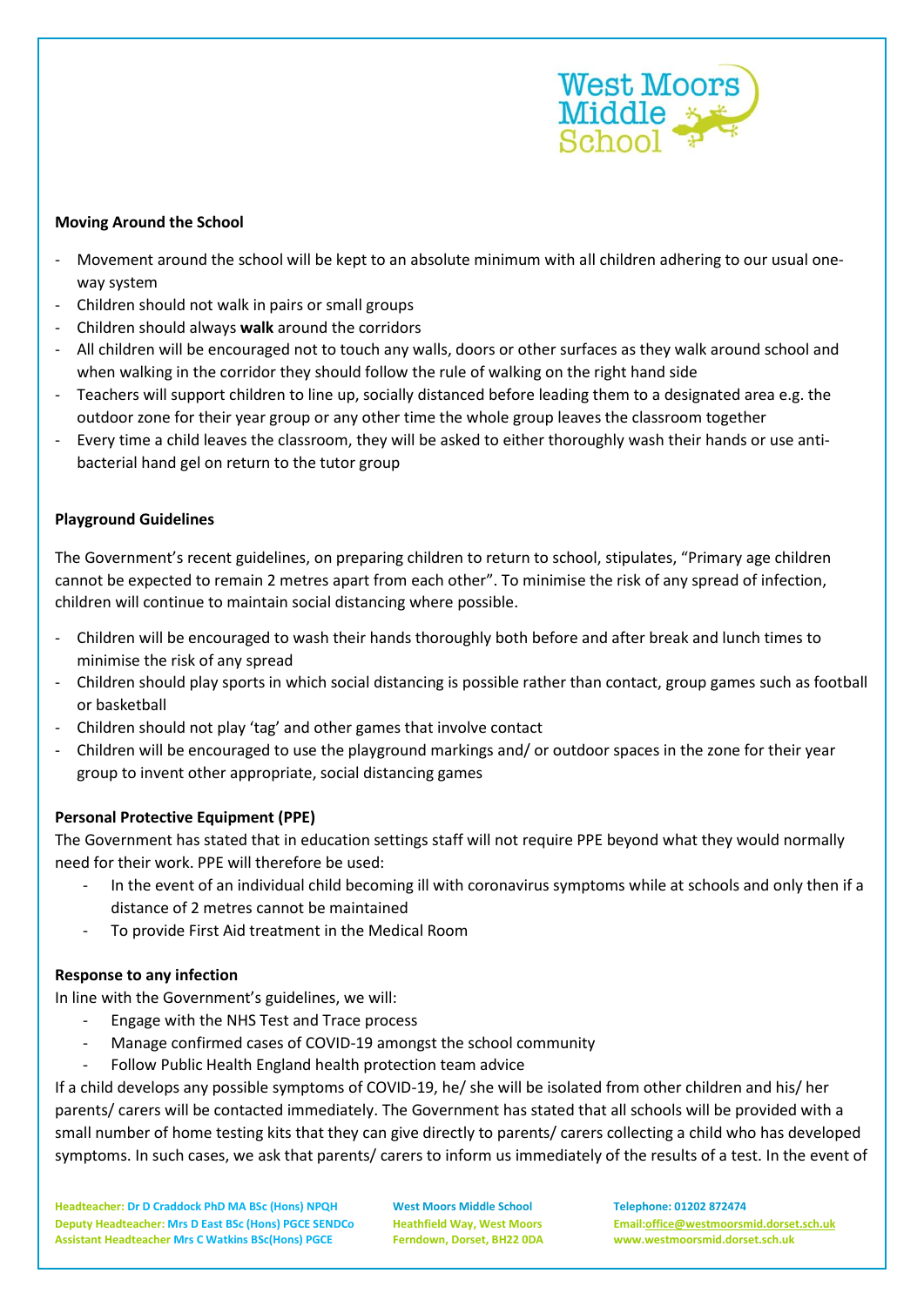

a child testing positive for COVID-19, please be assured that swift action will be taken by the school and the local health protection team will be contacted.

### **Educational visits**

In the Autumn term, outdoor spaces will be used to support delivery of the curriculum and full and thorough risk assessments will be undertaken in relation to all educational visits to ensure that they can be done safely. As part of this risk assessment, we will consider what control measures need to be used and ensure that all parents/ carers and children are aware of wider advice on visiting indoor and outdoor venues.

### **Extra-curricular provision- Breakfast and After School Clubs**

We intend to resume our breakfast and after-school provision, from the start of the Autumn term. We know that this will help ensure that our pupils have opportunities to re-engage with their peers and with school; ensure that children can have a healthy breakfast so they are ready to focus on their lessons; provide enrichment activities; and also support working parents.

The breakfast club (08.00-08.30) is free of charge and parents/ carers will be asked to register their children each week to create a small, consistent group that will socially distance in the hall. A list of after school clubs will be sent out to all parents/ carers for children to sign up to extra-curricular provision next term. Please note that children attending a club will be part of a small, consistent group in line with the Government's guidelines, where it is not possible to maintain bubbles being used during the school day. As with physical activity during the school day, After School sports provision will involve non-contact sports only.

#### **Pastoral support**

We're aware that the lockdown has been a difficult time for many of us, including our pupils. As a school, we will be delivering the Jigsaw 'Personal Social Health and Citizens Education' (PSHCE) programme in Key Stages 2 and 3 to support children's personal, social, emotional, mental health and well-being. In addition, from September 2020, we have invested in a qualified instructor to deliver Forest Schools provision one day each week throughout the academic year. We will also deliver Emotional Literacy Support and Nurture provision to help children who are vulnerable or who have difficulty re-engaging in school. Please contact our Pastoral Lead, Mrs Beavan, to let us know if you think your children might need extra support when returning to school, such as if they feel anxious about coming back or they're experiencing bereavement. In addition, Mrs Tai, our school's SENDCo, will be leading the support for children with SEND and will work with families to support their children's transition back to school in the Autumn term.

I hope that this key information is helpful, and if you have any questions or concerns about the points set out above, please do not hesitate to phone or email me. Finally, I just wanted to share that we're extremely grateful for all the support we've received from the whole school community. Your kind emails, cards and letters have meant so much to us all and on behalf of my staff team, thank you.

I hope that you all have a lovely Summer break when it arrives and we'll continue to communicate any updates to our plans or required changes due to new or updated Government advice.

### Warmest regards,

Dr Deborah Craddock